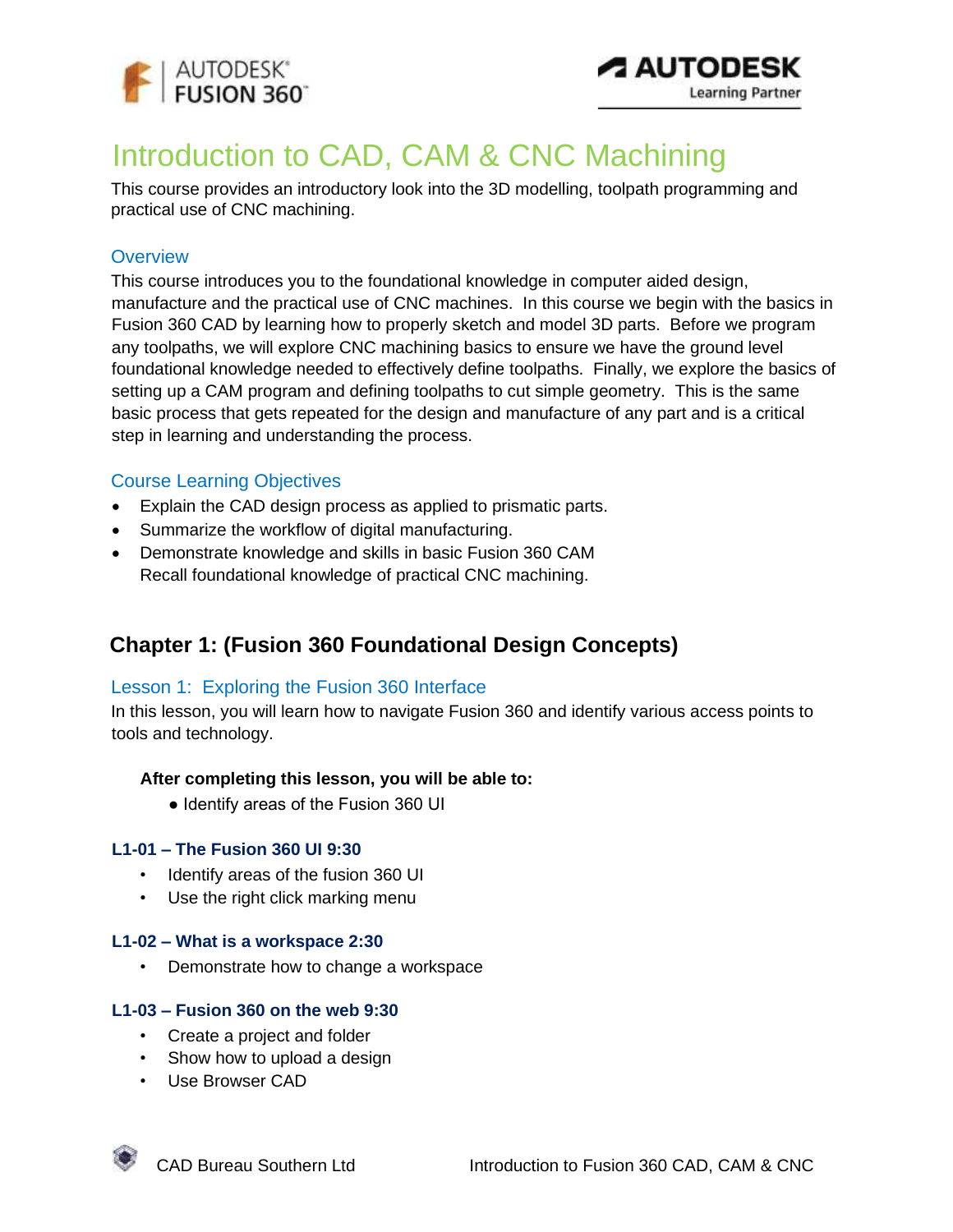



### Lesson 2: The basics of sketching in Fusion 360

Fusion 360 is a powerful CAD/CAM and CAE software. Before we can even think about using some of Fusion's advanced tools, we need to understand how to make geometry. If you are brand new to Fusion 360 or coming from another CAD software, you will learn the best practices for creating sketch geometry as the basis for any design.

### **After completing this lesson, you will be able to**:

- Create a sketch.
- Apply dimensions and constraints to sketches.
- Create a reference plane. Modify a sketch.

### **L2-01 – How to create a sketch 10:00**

- Create a sketch
- Use Constraints and Dimensions to define a sketch

### **L2-02 – Editing a sketch 4:30**

- Modify a sketch dimension
- Use dimensions and constraints to define a sketch

### **L2-03 – Sketch Parameters 3:00**

• Use sketch parameters

### **L2-04 – Toggling the visibility of sketches and their dimensions**

- Demonstrate how to hide a sketch
- Show sketch dimensions

### Lesson 3: The basics of geometry creation in Fusion 360

With a solid foundation in how to sketch with Fusion 360 we can take that exciting step of turning our work into a solid model. There are many ways to utilize sketch geometry to create a solid like extrude, revolve and loft. In this lesson you will explore extrudes and revolves to create common geometry for CNC mills and lathes.

#### **After completing this lesson, you will be able to:**

- Demonstrate how to turn a sketch into a solid.
- Use extrude and revolve.
- Identify options during feature creation.

#### **L3-01 – Extruding a sketch into 3D 2:30**

- Use Extrude
- Change a parameter

### **L3-02 – Spinning a sketch to make a solid 3:00**

• Use Revolve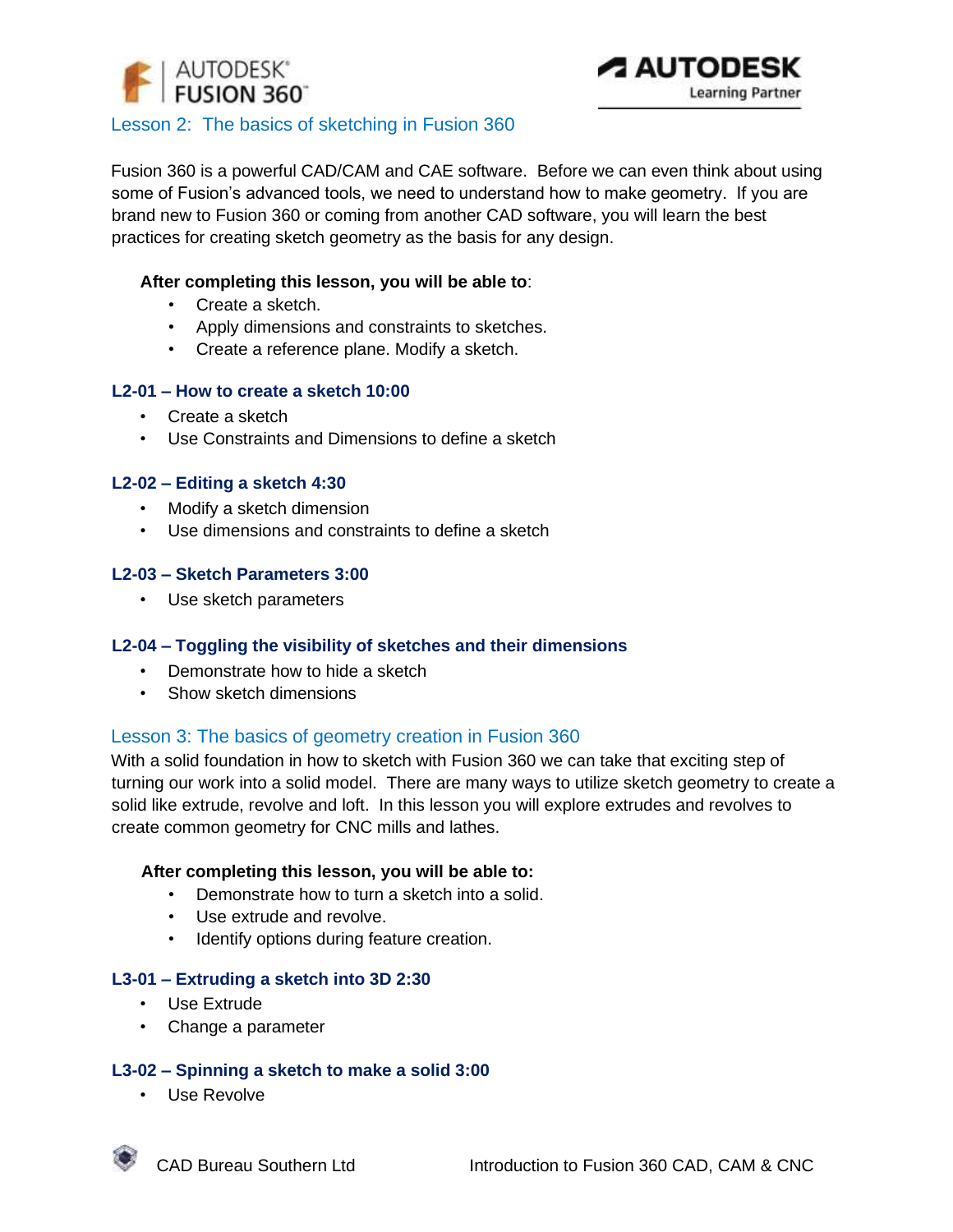



### **L3-03 – Exploring surface creation 4:30**

- Use direct modelling tools to remove geometry
- Create a revolved surface
- Use Patch

### Lesson 4: The basics of geometry modification in Fusion 360

We know how to sketch and how to turn that work into a solid, but there is another aspect of modelling we need to explore, modification. After a solid is created we can modify it further with tools like fillet, draft and shell. In this lesson you will explore some of the common tools we need to produce models for production.

#### **After completing this lesson, you will be able to:**

- Modify geometry with features.
- Use extrude to remove material.
- Demonstrate how to fillet a sharp edge.

### **L4-01 – Understanding modification and direct editing tools 5:30**

- Modify hole locations
- Use Delete to remove chamfers
- Use Press Pull to change a fillet radius

### **L4-02 – Using draft and shell features 4:00**

- Use Draft
- Use Shell
- Modify a body by removing a fillet

#### Quizzes

1 question per each video (in video questions)

### Lesson 5: How do we properly use bodies and components

Another piece of the modelling puzzle is the classification and use of bodies vs. components. The approach to this can be difficult to understand at first so you will start by learning how to make or convert between bodies and components. In this lesson you will explore the creation and usage of bodies and components as they apply to digital design and manufacturing.

#### **After completing this lesson, you will be able to:**

- Identify a body and a component.
- Explain the benefits of using a component.
- Use component colour cycling.

#### **L5-01 – Creating bodies and components 6:00**

- Create a body and component
- Use component colour cycling



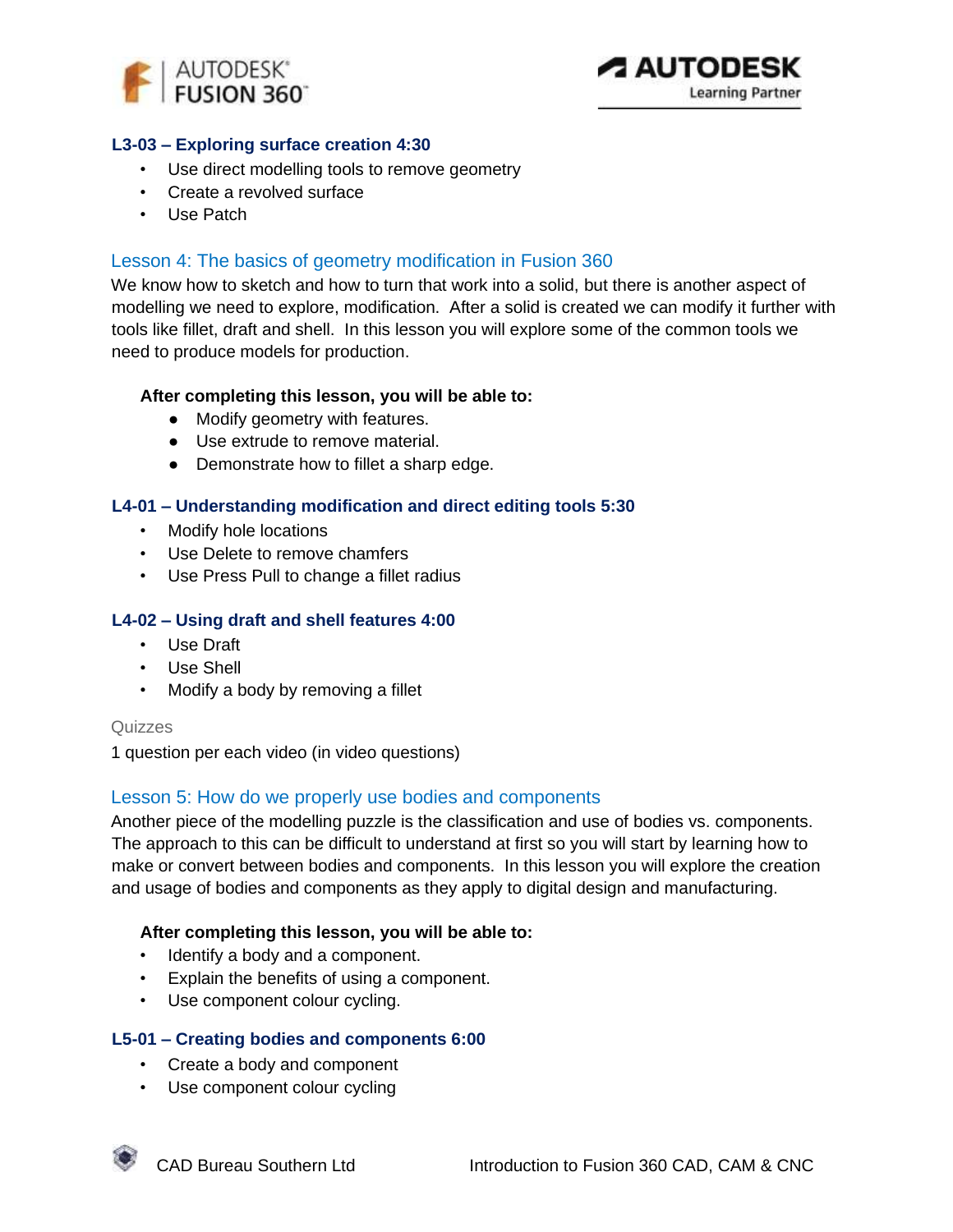

• Demonstrate how to convert a body to a component

### Lesson 6: Creating 2D drawings from a 3D model

Being able to read and create details drawings is an important part of design and manufacturing. This might mean creating a model from a detailed drawing to handle an engineering change order or creating the detailed drawing to pass down the line for production or quoting. Detail drawings contain critical information about geometric references, surface finishes and datum locations. In this lesson you will learn how to create detailed drawings in Fusion 360.

### **After completing this lesson, you will be able to:**

- Identify aspects of the drawing workspace.
- Explain the model to drawing workflow.
- Use GD&T symbols on a drawing.

### **L6-01 – Creating a simple detailed drawing 6:30**

- Use the drawing workspace to create a simple drawing
- Identify areas of the drawing workspace
- Use Dimensions

### **L6-02 – How to add symbols and notes 5:30**

- Demonstrate how to add notes
- Use Control Frame to add a GD&T note

### **L6-03 – Drawings for Assemblies 6:30**

- Demonstrate how to create a parts list
- Modify component properties

#### **L6-04 – Customizing a drawing 6:30**

- Demonstrate how to make a custom title block
- Use a custom title block for a new drawing

### **Practice Exercises**

3x Practice Exercises

- 1) Create a body by extruding a sketch.
- 2) Practice: Use direct modelling tools to remove and modify geometry.
- 3) Modify a design and create a detailed drawing

### **Challenge Assignments**

1 Challenge Assignment – Foundation Design

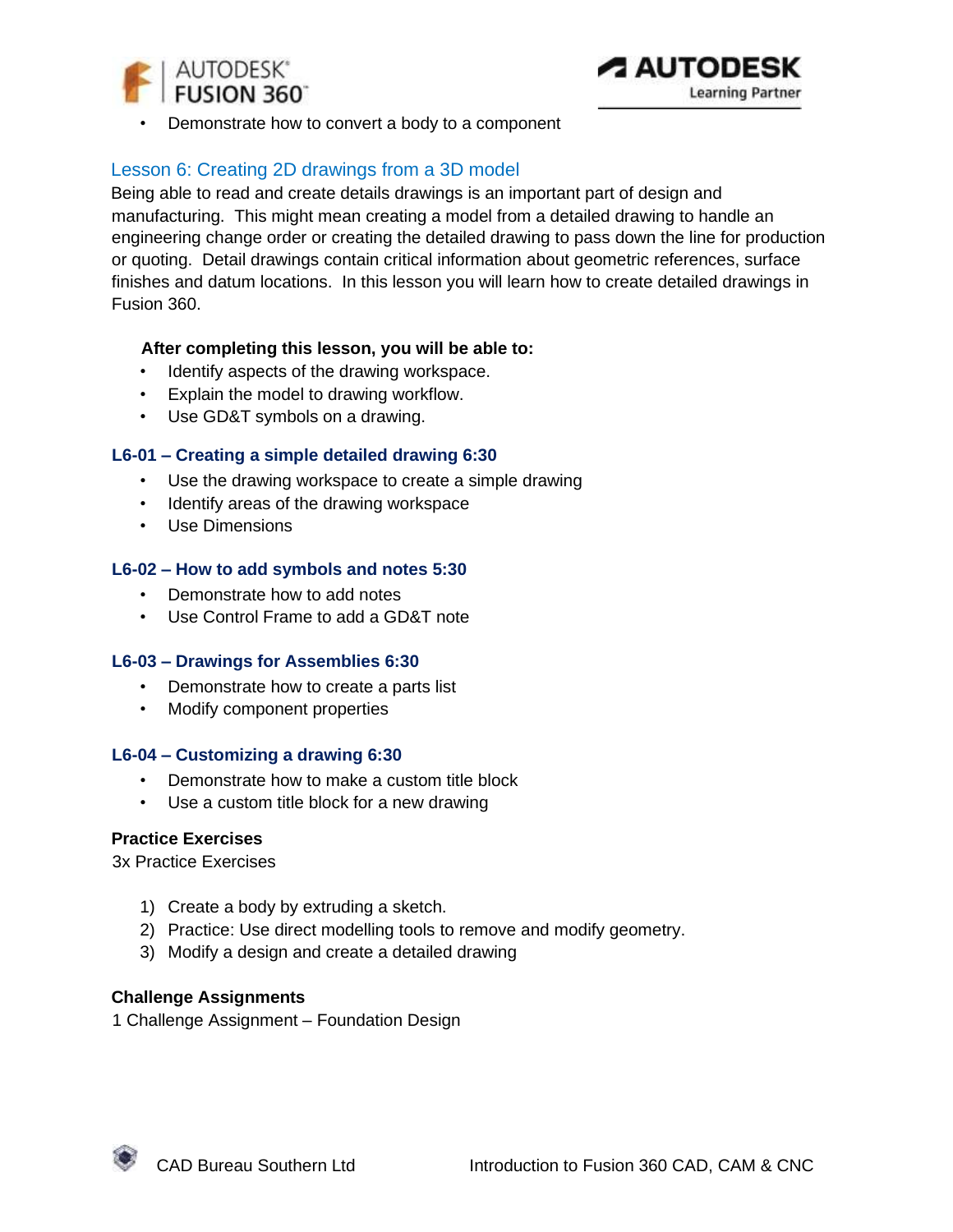

## **Chapter 2: CNC and Machining Basics**

### Lesson 8: What is Stock

If you are not familiar with machining, then you might not know exactly what stock is. Stock is the material we start with, and we need to define this in CAM so we can visualize and program where to remove material. In this lesson we are going to talk about some basics for standard stock sizes and how that can potentially drive the size of a final design.

### **After completing this lesson, you will be able to:**

- Identify standard stock sizes.
- Explain the benefits or stock size vs. finished part size.

### **L1-01 – Common materials**

- Identify different types of material.
- Define stock.
- Summarize differences in material shapes.

### Lesson 9: Figuring out how to hold stock

It is easy to dive right into CAM and begin creating toolpaths but understanding how to hold the stock as well as avoid collisions between work holding and the tool is imperative. In this lesson we will look at some common methods for holding material for CNC milling.

### **After completing this lesson, you will be able to:**

- Identify types of work holding devices.
- Explain how to install and remove stock from a vice.
- Describe the reason to use parallels in a vice.

### **L2-01 – Using T slots and clamps**

- Identify methods of holding stock on a machine.
- Compare various methods for holding stock.

#### **L2-02 – Basics of Vices**

- Describe the various parts of a vice.
- Identify the height of stock and use of parallels.

#### **L2-03 – Vice Squareness**

- Describe the importance of vice squareness.
- Identify the tools needed to properly align a vice to a machine.

### **L2-04 – CNC Machine Safety**

- Recall the tools required to use and install a vice.
- Review safe work practices prior to machine operation.

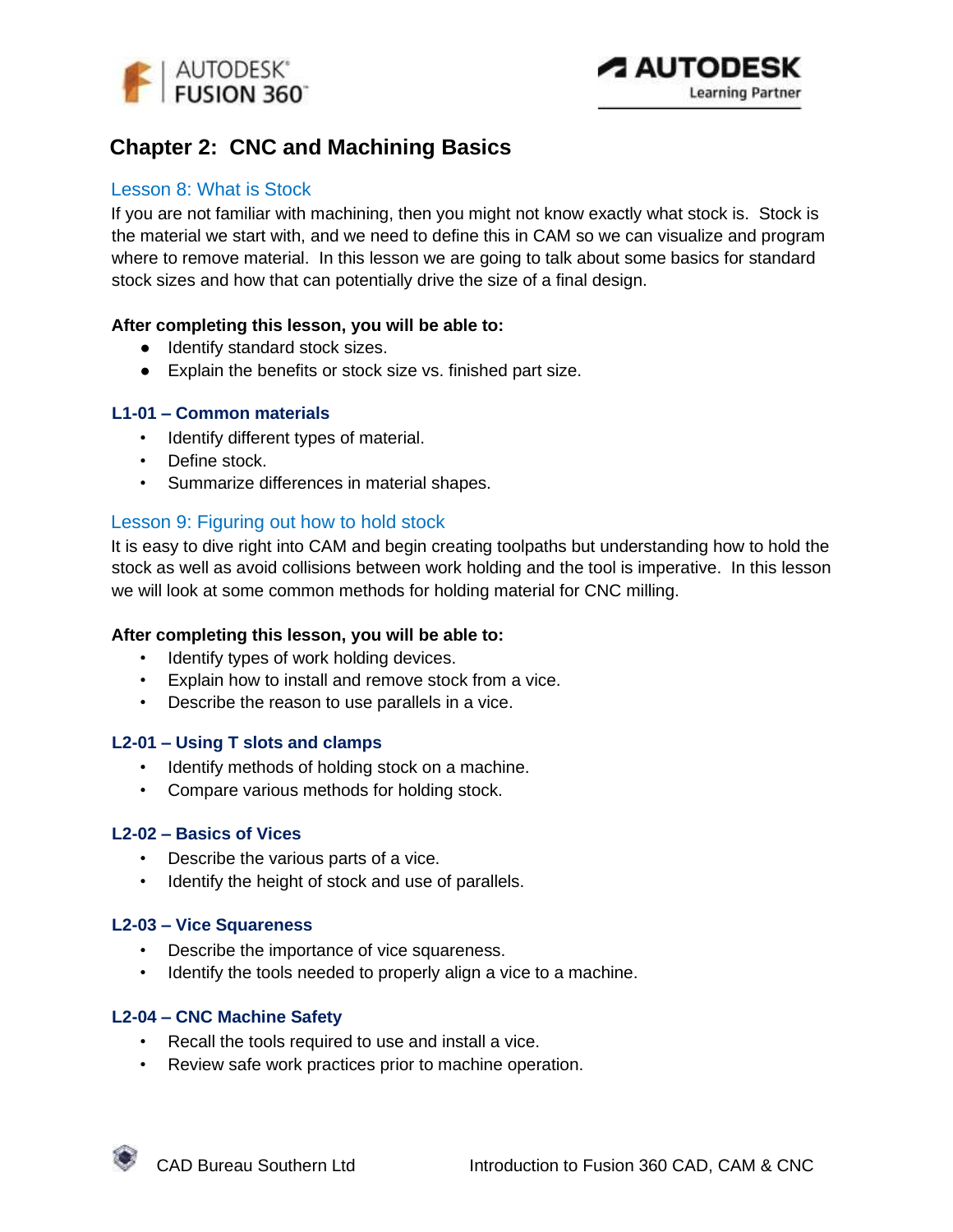

### Lesson 10: Work and Tool Coordinate Systems

Coordinate systems in CNC milling and turning are fundamental topics that must be understood before programming any kind of tool motion. Knowing which axis the tool is in, the direction of travel and location of zero must be known in order to control the tool motion accurately. Let's take a look at the coordinate systems on a standard vertical mill ad well as a +Z+C lathe.

### **After completing this lesson, you will be able to:**

- Identify typical coordinate systems.
- Explain tool motion related to a coordinate system.

### **L3-01 – How typical CNC mills move**

- Discover the work coordinate system of a mill.
- Identify axis orientation on a CNC mill.
- Explain positive vs. negative directions.

### **L3-02 – How typical CNC lathes move**

- Discover the work coordinate system of a lathe.
- Identify the differences between a lathe and mill.
- Explain tool direction.

### Lesson 11: Types of tools and their motions

It might seem like a minor thing, but there are so many tools on the market today that we need to understand and identify several parameters that will affect the downstream CAM toolpaths. We need to know the size and shape of a tool, if its centre cutting, general parameters about how fast it can spin and how much material it can remove. If it is used for roughing or finishing and if it needs coolant just to name a few. In addition to the parameters of a tool we also need to consider factors about the direction the tool is moving relative to its rotation and how deep of a cut it can make. As you can see there is a lot of information packed into this subject! Let us look at some common tool types and applications.

### **After completing this lesson, you will be able to:**

- Identify a tool by shape.
- Distinguish a tools use based on geometry.

### **L4-01 – Types of milling tools**

- Describe roughing vs. finishing tools.
- Explain milling tools and their functions.
- Identify types of tool holders.
- Identify types of tools.

### **L4-02 – Types of lathe tools**

- Describe the difference between mill and lathe tools.
- Identify tool shape and nomenclature.
- Identify types of tool holders.

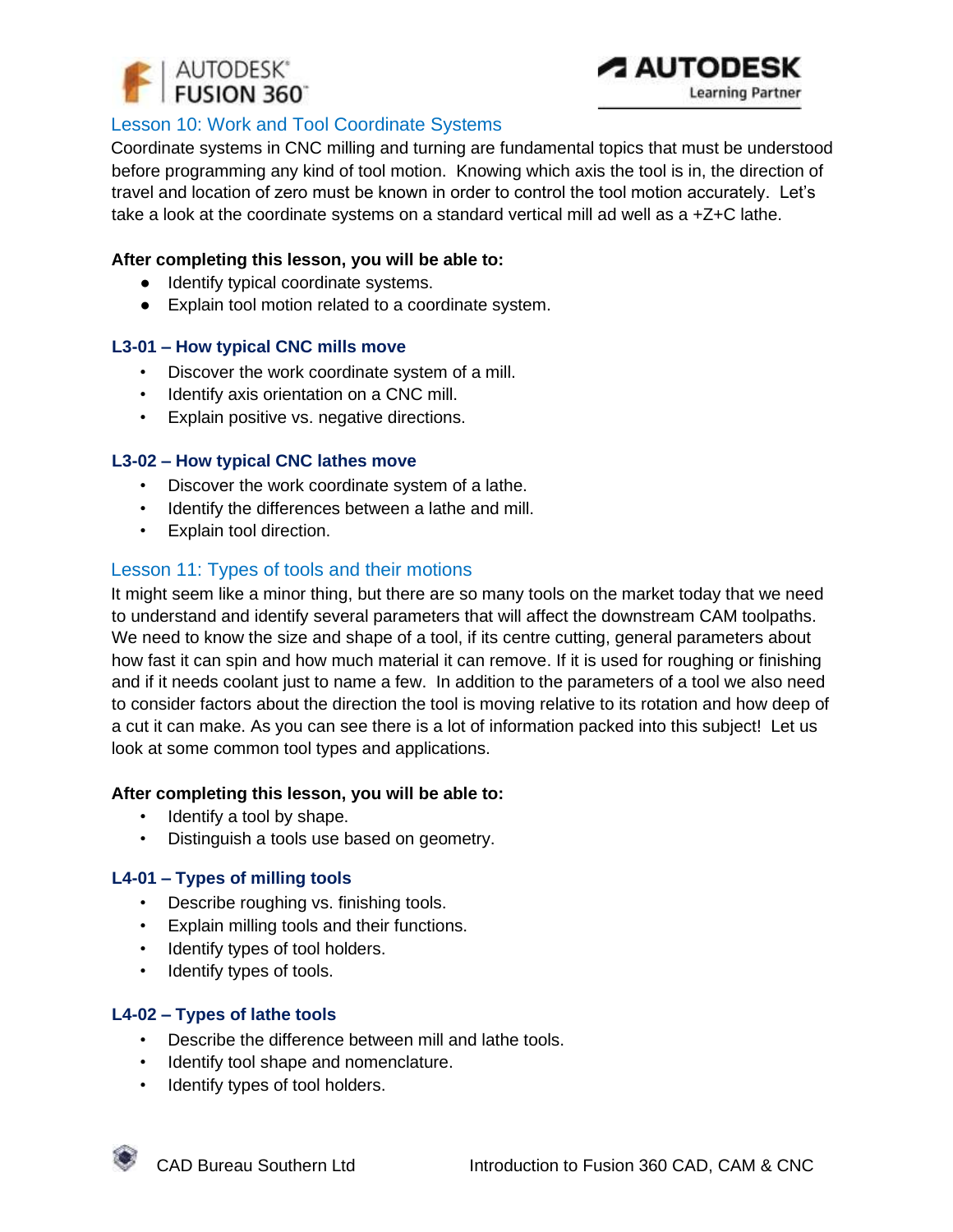



### **Practice Exercises**

3x Practice Exercises

- 1) Use direct modelling techniques to remove features.
- 2) Create a 3D model based on parameters.
- 3) Convert Bodies to Components.

### **Challenge Assignment**

1 Challenge Assignment – Parametric Drawing for CNC Programming

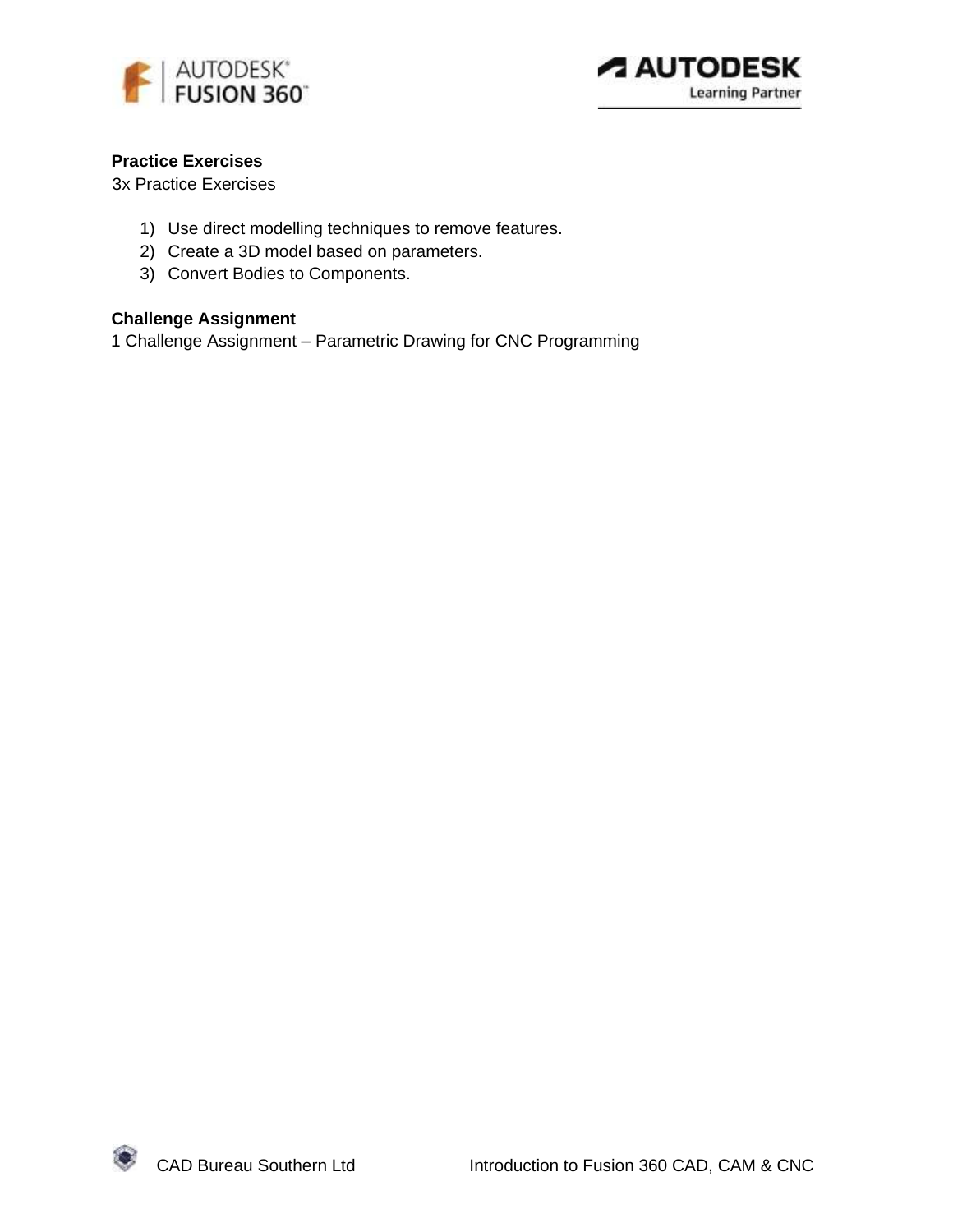

## **Chapter 3: Setting up CAM Programs**

### Lesson 11: How to define a CAM setup in Fusion 360

A CAM setup contains valuable information about a CNC program. The size of the raw stock, the location of a coordinate system, which bodies are included to be cut, if there is a vice or fixture as well as general information about the program itself. Without this setup information Fusion 360 will be missing a vital part of the process. Let's explore the process of setting up a CAM program for CNC milling.

### **After completing this lesson, you will be able to:**

- Define a coordinate system.
- Identify stock setup information.
- Explain the process of defining a CAM setup for milling.

### **L1-01 – Setting up stock 5:30**

- Use Inspect to measure a part
- Show how to set stock in a setup

### **L1-02 – Locating and orienting a coordinate system 3:00**

- Modify stock dimensions
- Demonstrate how to set a WCS

#### **L1-03 – General setup parameters 4:30**

• Modify a program number and comment

### Lesson 12: Creating and Managing Tool Libraries

We have learned all about the different types of tools available, but now we need to understand how to create and manage digital versions of the physical tools we have. Fusion 360 allows us to store tool libraries locally or on the cloud, but we are responsible for ensuring the tools accuracy. In this lesson you will learn how to make and utilize cutting tool libraries.

#### **After completing this lesson, you will be able to:**

- Create a custom tool.
- Modify tool parameters.
- Create and manage a tool library.

#### **L2-01 – Creating a custom tool 12:00**

- Create a custom tool
- Create a cloud tool library
- Modify a copied tools parameter

### **L2-02 – Utilizing a tool library 6:00**

- Use Import to load a tool library
- Modify tool order

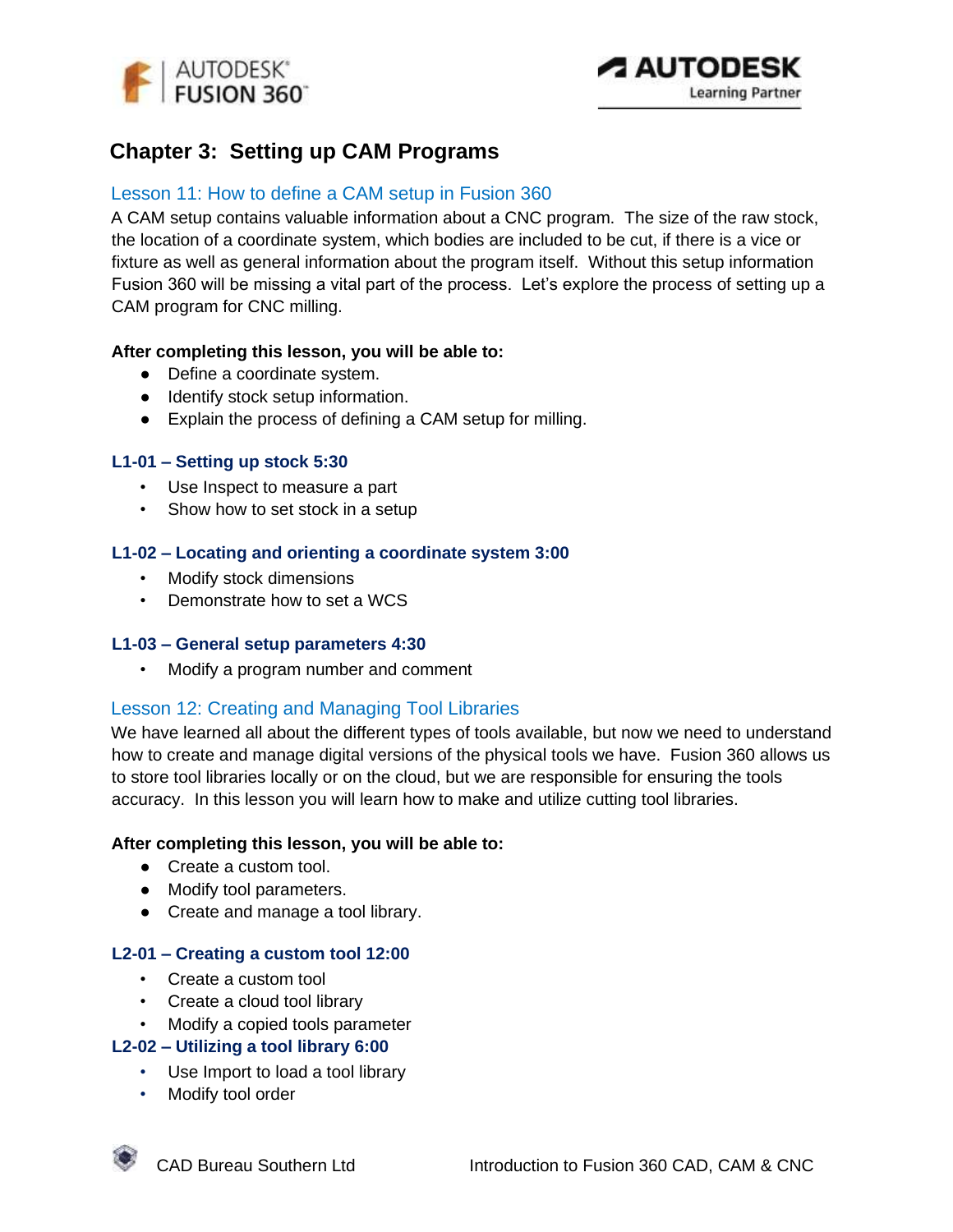



### Lesson 13: Machine configurations

Machine configurations are new to Fusion 360's preview functionality and the first step in creating a digital representation of a physical machine. We can define the speed at which a mill can move and rotate and how far it can travel. These and other parameters will help us validate any tool motions for potential issues on the physical machine. So, lets learn about the process of setting up a machine configuration.

#### **After completing this lesson, you will be able to:**

- Create a machine configuration.
- Explain why machine configurations are important.

### **L3-01 – Create a machine configuration 11:30**

• Modify a machine configuration

### **Practice Exercises**

3x Practice Exercises

- 1) Create a Milling CAM Setup 1.
- 2) Create a Milling CAM Setup 2. 3) Create a custom milling tool.

#### **Challenge Assignment**

1 Challenge Assignment – Setting up a CAM file

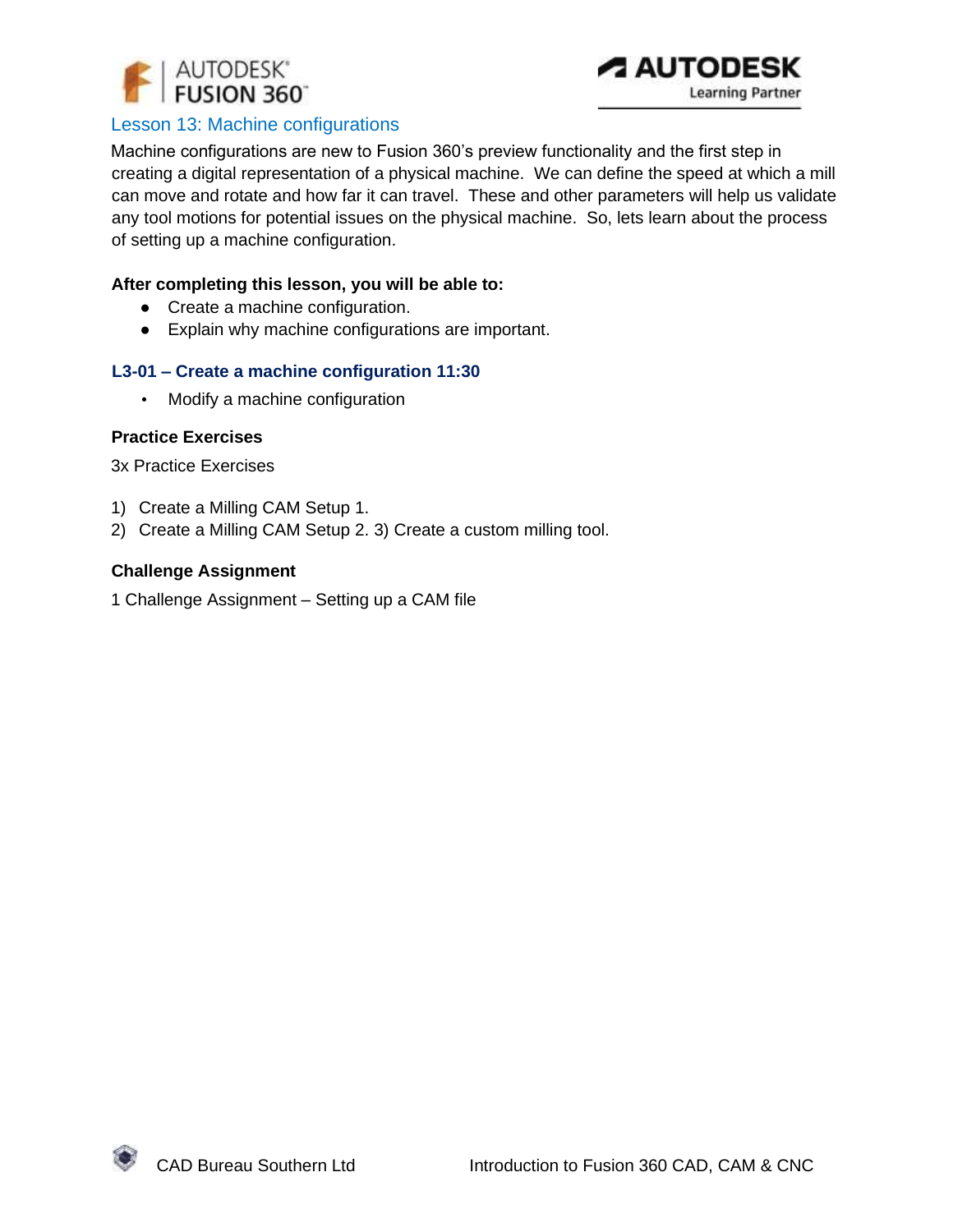



## **Chapter 4: Creating your first CNC program**

### Lesson 14: Cutting a Waterjet part

Cutting waterjet or laser parts can be a great introduction to CAM programming because it limits the number of parameters to adjust. There are many complex motion waterjet and lasers machines on the market, but you will limit the motions to only 2 axes. In this lesson you will program a basic 2 axis part.

### **After completing this lesson, you will be able to:**

- Identify a wateriet tool.
- Create a waterjet toolpath.

### **L1-01 – Creating a CAM setup for waterjet 3:30**

- Create a new CAM setup
- Modify a WCS

### **L1-02 – Filtering the sample tool library 2:30**

• Use a filter to select a tool library sample tool

### **L1-03 – Selecting edges and faces for an operation 11:00**

- Use face and edge selections for a toolpath
- Modify toolpath parameters

### **L1-04 – Simulating a toolpath 7:00**

• Use Simulate to validate tool motion

### Lesson 15: Introduction to 2.5 Axis Machining

CNC machines and toolpaths can vary in their motion and amount of control. The next step we want to take in the learning process is 2.5 axis machining. This type of machining is used when the tool needs to move up and down for positioning, but only move side to side when cutting geometry. We are going to explore this type of machining by learning about facing and contour operations.

#### **After completing this lesson, you will be able to:**

- Review a CNC Mill setup.
- Apply basic knowledge to create a facing toolpath. Identify various options when creating a toolpath.

### **L2-01 – Reviewing a CAM setup for a CNC Mill 5:00**

- Modify the physical material of a part
- Edit a CAM setup

### **L2-02 – Creating a facing toolpath 10:00**

• Modify tool parameters

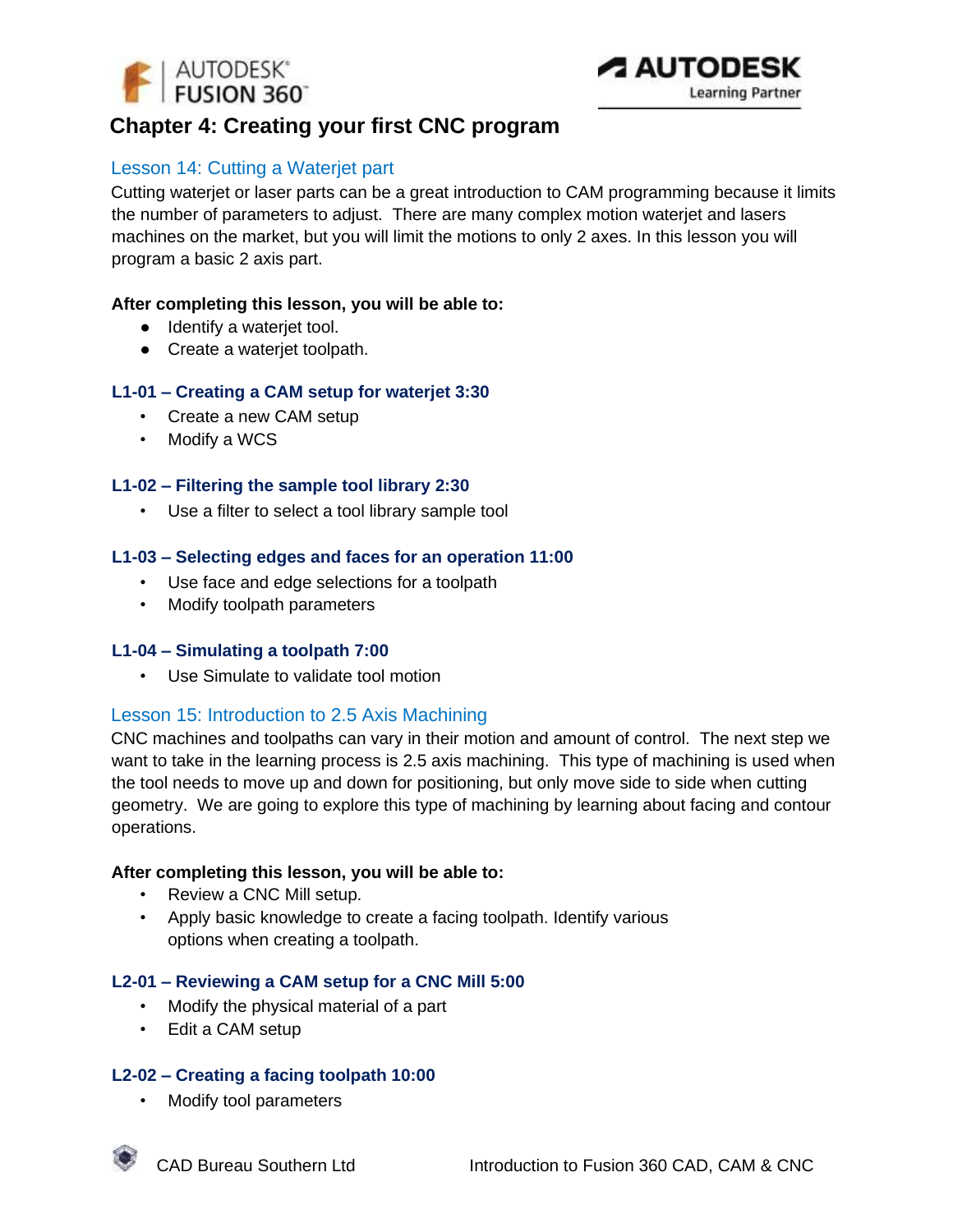



• Demonstrate how to create a facing toolpath

### **L2-03 – Creating an external contour 11:00**

• Show how to create a 2d contour toolpath

### **L2-04 – Modifying a Machine Configuration 7:30**

- Edit a machine configuration
- Edit a toolpath

### Lesson 16: Machining Open and Closed Pockets

A lot of machining jobs can be broken down into two main types of material removal. Open or closed pockets. The two types of geometry can have a different tool approach but the process of setting them up is nearly identical. You will take a look at examples of both open and closed pockets so we have an understanding on the setup and options for machining these types of geometry.

### **After completing this lesson, you will be able to:**

- Identify open and closed pockets.
- Demonstrate how to set up a pocket toolpath.

#### **L3-01 – Identifying types of pockets 2:45**

- Demonstrate how to identify pockets
- Use Measure to find minimum internal radii

#### **L3-02 – Roughing a closed pocket 4:30**

- Use an adaptive motion toolpath
- Demonstrate how to rough a closed pocket

#### **L3-03 – Roughing an open pocket 4:30**

- Modify a contour toolpath
- Use Duplicate to copy a toolpath

#### **L3-04 – Rest machining pockets 8:00**

- Use 2D contour to finish a pocket
- Modify a toolpath parameter

### Lesson 17: Drilling and tapping toolpaths

The last piece of the introductory puzzle is drilling and tapping holes. With the basics of facing, contouring and pocketing out of the way, the last operation you are likely to start with would be drilling and tapping. In this lesson we learn about drilling cycles and basic parameters needed to drill and tap holes.